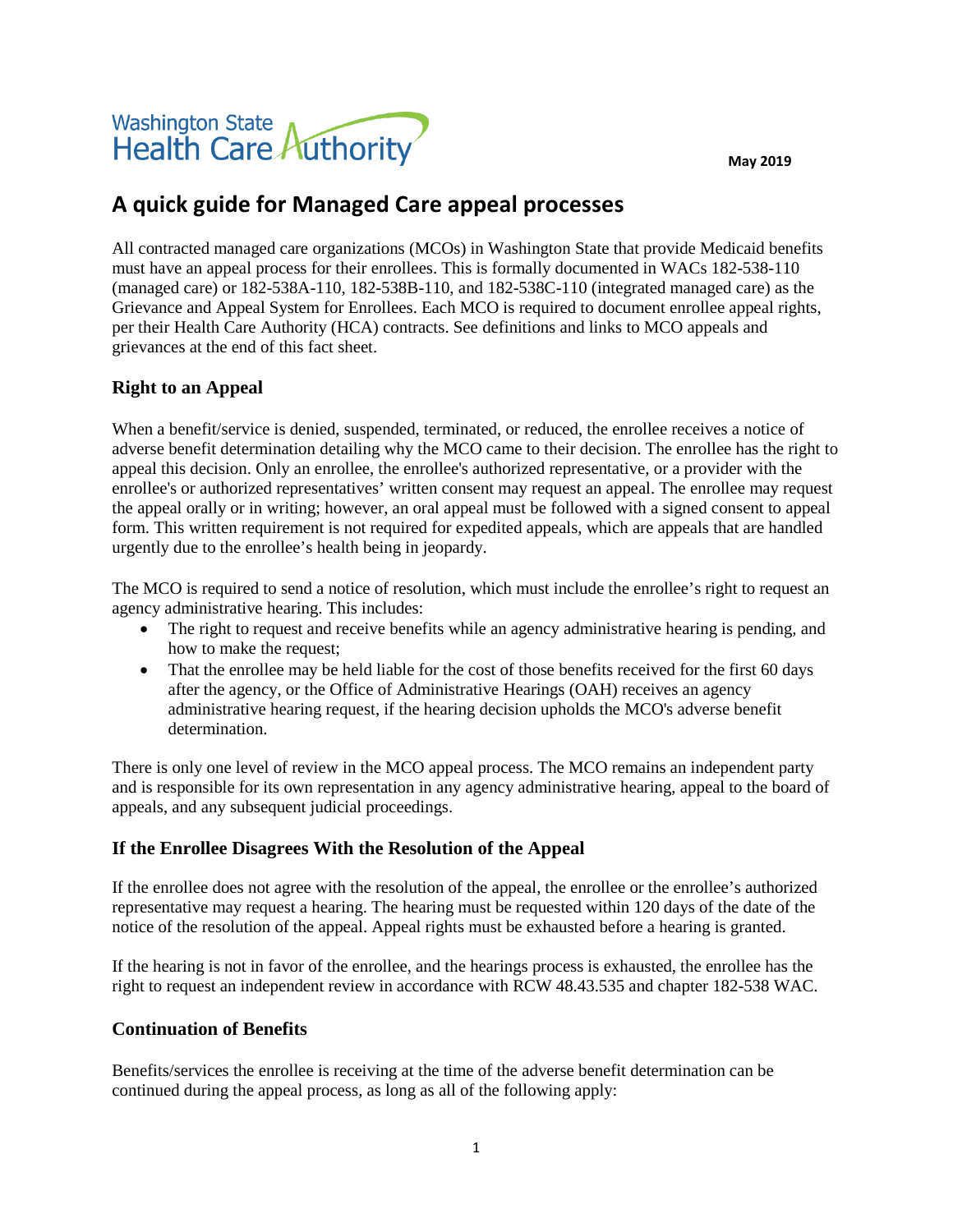- The appeal involves the termination, suspension, or reduction of previously authorized services.
- The original period covered by the original authorization has not expired.
- The enrollee requests the continuation of benefits within 10 days of the date of the adverse benefit determination or date of the notice of the resolution of the appeal.

If the benefits/services are continued while the appeal, hearing, or independent review is pending, they will be continued until one of the following occurs:

- The enrollee withdraws the appeal, hearing, or independent review request.
- The enrollee has not requested continuation of services within 10 calendar days of the date of the adverse benefit determination.
- OAH has issued a decision to uphold the denial decision.

If the MCO or a final order entered by the HCA Board of Appeals, or an independent review organization reverses a decision to deny, limit, or delay services that were not provided while the appeal was pending, the MCO must authorize or provide the disputed services no later than 72 hours from the date it receives notice reversing the determination. If the MCO's decision to deny is reversed during the appeal, the disputed services must be paid for by the MCO.

## **Payment responsibility if the denial is upheld**

If the final resolution of the appeal, independent review, or final order from OAH upholds the MCO's adverse benefit determination, the MCO may recover from the enrollee the amount paid for the services provided to the enrollee for the first 60 days during in which the appeal was pending.

### **Definitions**

**"Administrative hearing"** means an adjudicative proceeding before an Administrative Law Judge or a Presiding Officer that is governed by chapter 34.05 RCW, the agency's hearings rules found in Titles 388 or 182 WAC, or other law.

**"Adverse benefit determination"** means any of the following (42 C.F.R. §438.400(b)):

(a) The denial or limited authorization of a requested service, including determinations based on the type or level of service, requirements for medical necessity, appropriateness, setting, or effectiveness of a covered benefit;

(b) The reduction, suspension, or termination of a previously authorized service;

(c) The denial, in whole or in part, of payment for a service;

(d) The denial of request for "good cause" designation that would preclude usual third-party liability procedures;

(e) The failure to provide services or in a timely manner, including failure to issue an authorization or denial within required timeframes;

(f) The failure of a managed care organization (MCO) to act within the timeframes for resolution and notification of grievances and appeals;

(g) The denial of a client's request to dispute a financial liability, including cost sharing, copayments, premiums, deductibles, coinsurance, and other client financial liabilities

(h) For a resident of a rural area with only one MCO, the denial of an enrollee's request to exercise the enrollee's right to obtain services outside the network under 42 C.F.R. Sec. 438.52  $(b)(2)(ii)$ .